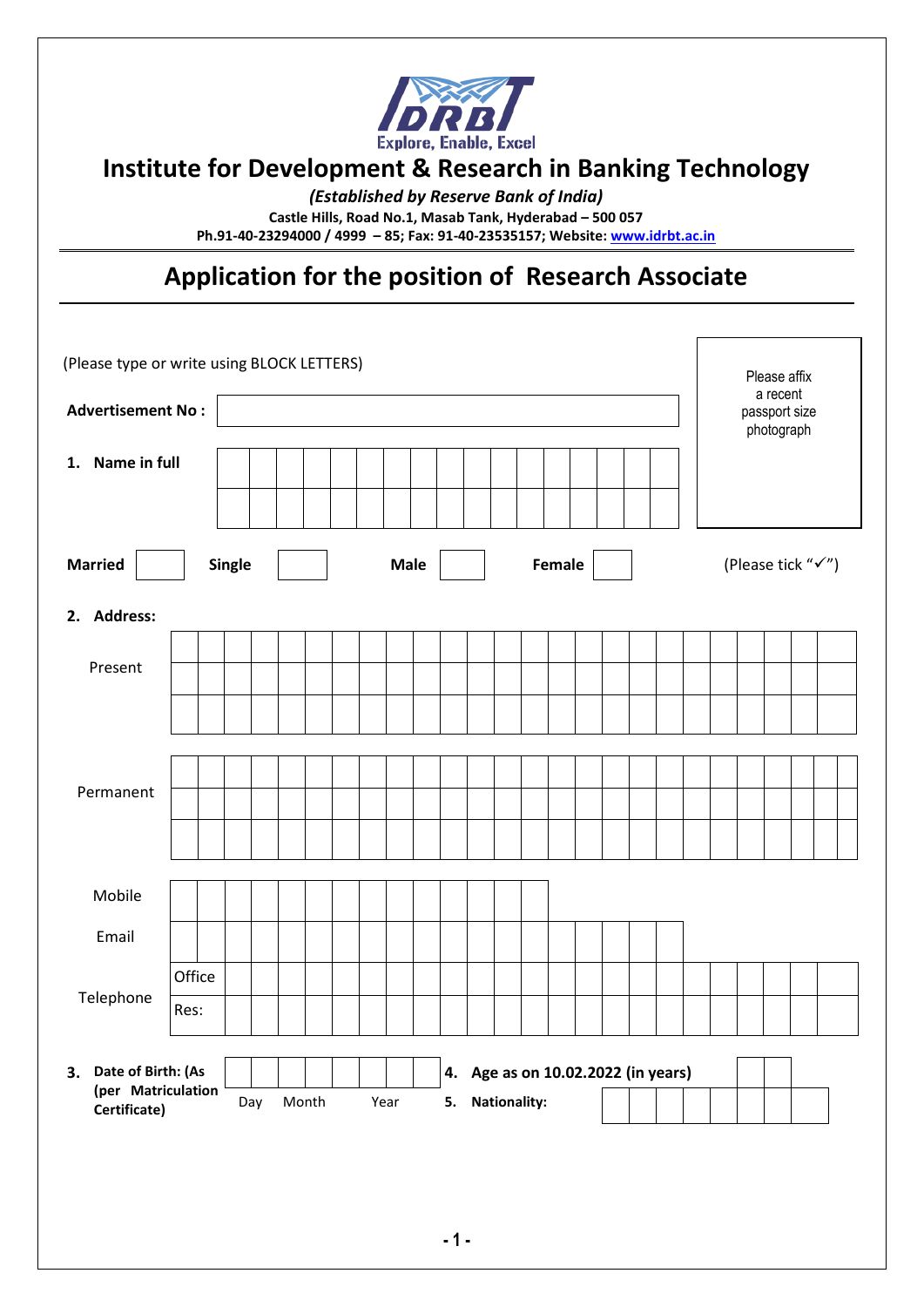| 6. Present employment:                                                                                                                        |                  |  |  |  |  |  |  |  |  |  |  |  |  |  |
|-----------------------------------------------------------------------------------------------------------------------------------------------|------------------|--|--|--|--|--|--|--|--|--|--|--|--|--|
| Designation                                                                                                                                   |                  |  |  |  |  |  |  |  |  |  |  |  |  |  |
| Organization                                                                                                                                  |                  |  |  |  |  |  |  |  |  |  |  |  |  |  |
|                                                                                                                                               | Date of Joining  |  |  |  |  |  |  |  |  |  |  |  |  |  |
|                                                                                                                                               | Scale of pay Rs. |  |  |  |  |  |  |  |  |  |  |  |  |  |
| Pay Rs.                                                                                                                                       |                  |  |  |  |  |  |  |  |  |  |  |  |  |  |
| Total Emoluments (per month) Rs.                                                                                                              |                  |  |  |  |  |  |  |  |  |  |  |  |  |  |
| Indicate category to which you belong to by marking "v" in the<br>7.<br>appropriate box<br><b>ST</b><br><b>GEN</b><br><b>SC</b><br><b>OBC</b> |                  |  |  |  |  |  |  |  |  |  |  |  |  |  |

**8. Academic Record starting with Matriculation:**

| S. No. | <b>Qualifications</b> | Specialisation | College/<br>University/<br>Institute | Year of<br>Joining | Year of<br><b>Passing</b> | Percentage |  |  |
|--------|-----------------------|----------------|--------------------------------------|--------------------|---------------------------|------------|--|--|
|        |                       |                |                                      |                    |                           |            |  |  |
|        |                       |                |                                      |                    |                           |            |  |  |
|        |                       |                |                                      |                    |                           |            |  |  |
|        |                       |                |                                      |                    |                           |            |  |  |
|        |                       |                |                                      |                    |                           |            |  |  |

**9. Areas of Interest (mark "√" in the appropriate box)**

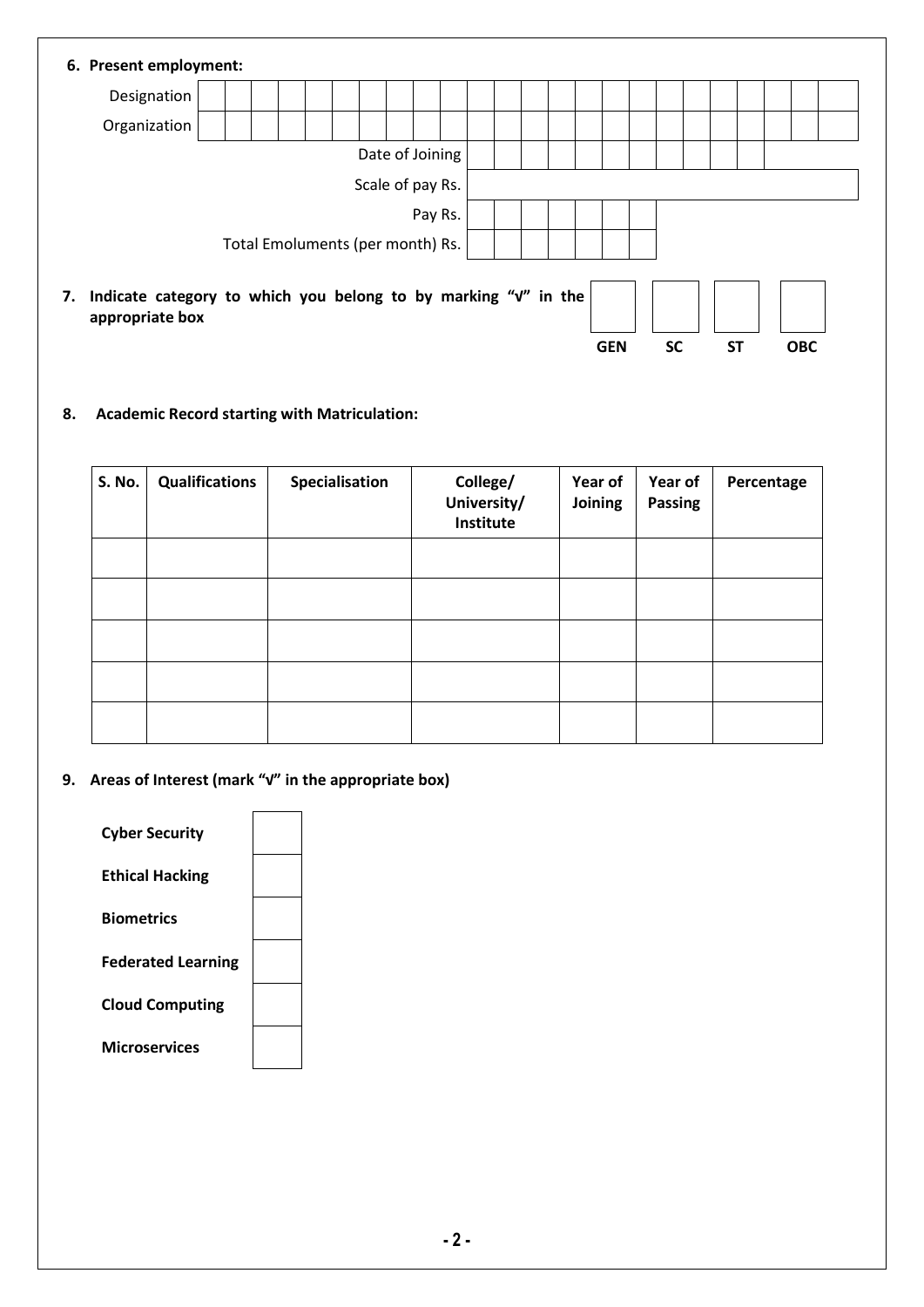**10. Details of Technical Qualifications / Certifications:** 

### **11. Employment Particulars / Experience**

| S.<br>No. | Name of the<br>Employer | No. of years<br>served | Period |    | Designation | Scale of Pay /<br>Remuneration |
|-----------|-------------------------|------------------------|--------|----|-------------|--------------------------------|
|           |                         |                        | From   | To |             |                                |
|           |                         |                        |        |    |             |                                |
|           |                         |                        |        |    |             |                                |
|           |                         |                        |        |    |             |                                |
|           |                         |                        |        |    |             |                                |

\_\_\_\_\_\_\_\_\_\_\_\_\_\_\_\_\_\_\_\_\_\_\_\_\_\_\_\_\_\_\_\_\_\_\_\_\_\_\_\_\_\_\_\_\_\_

\_\_\_\_\_\_\_\_\_\_\_\_\_\_\_\_\_\_\_\_\_\_\_\_\_\_\_\_\_\_\_\_\_\_\_\_\_\_\_\_\_\_\_\_\_\_\_\_\_\_\_\_\_\_\_\_\_\_\_\_\_\_\_\_\_\_\_\_\_\_\_\_\_\_\_\_\_\_\_\_\_\_\_\_\_\_\_\_\_

\_\_\_\_\_\_\_\_\_\_\_\_\_\_\_\_\_\_\_\_\_\_\_\_\_\_\_\_\_\_\_\_\_\_\_\_\_\_\_\_\_\_\_\_\_\_\_\_\_\_\_\_\_\_\_\_\_\_\_\_\_\_\_\_\_\_\_\_\_\_\_\_\_\_\_\_\_\_\_\_\_\_\_\_\_\_\_\_\_

\_\_\_\_\_\_\_\_\_\_\_\_\_\_\_\_\_\_\_\_\_\_\_\_\_\_\_\_\_\_\_\_\_\_\_\_\_\_\_\_\_\_\_\_\_\_\_\_\_\_\_\_\_\_\_\_\_\_\_\_\_\_\_\_\_\_\_\_\_\_\_\_\_\_\_\_\_\_\_\_\_\_\_\_\_\_\_\_\_

\_\_\_\_\_\_\_\_\_\_\_\_\_\_\_\_\_\_\_\_\_\_\_\_\_\_\_\_\_\_\_\_\_\_\_\_\_\_\_\_\_\_\_\_\_\_

\_\_\_\_\_\_\_\_\_\_\_\_\_\_\_\_\_\_\_\_\_\_\_\_\_\_\_\_\_\_\_\_\_\_\_\_\_\_\_\_\_\_\_\_\_\_\_\_\_\_\_\_\_\_\_\_\_\_\_\_\_\_\_\_\_\_\_\_\_\_\_\_\_\_\_\_\_\_\_\_\_

\_\_\_\_\_\_\_\_\_\_\_\_\_\_\_\_\_\_\_\_\_\_\_\_\_\_\_\_\_\_\_\_\_\_\_\_\_\_\_\_\_\_\_\_\_\_\_\_\_\_\_\_\_\_\_\_\_\_\_\_\_\_\_\_\_\_\_\_\_\_\_\_\_\_\_\_\_\_\_\_\_

\_\_\_\_\_\_\_\_\_\_\_\_\_\_\_\_\_\_\_\_\_\_\_\_\_\_\_\_\_\_\_\_\_\_\_\_\_\_\_\_\_\_\_\_\_\_\_\_\_\_\_\_\_\_\_\_\_\_\_\_\_\_\_\_\_\_\_\_\_\_\_\_\_\_\_\_\_\_\_\_\_

\_\_\_\_\_\_\_\_\_\_\_\_\_\_\_\_\_\_\_\_\_\_\_\_\_\_\_\_\_\_\_\_\_\_\_\_\_\_\_\_\_\_\_\_\_\_\_\_\_\_\_\_\_\_\_\_\_\_\_\_\_\_\_\_\_\_\_\_\_\_\_\_\_\_\_\_\_\_\_\_\_

- **12. Details of research work / experience / skill sets:** \_\_\_\_\_\_\_\_\_\_\_\_\_\_\_\_\_\_\_\_\_\_\_\_\_\_\_\_\_\_\_\_\_\_\_\_\_\_\_\_\_\_\_\_ (Separate Sheet can be added as Annexure)
- 13. Specialisation with reference to  **experience desired for the post**
- **14. Please attach your detailed CV**
- **15. Any other information you wish to furnish**